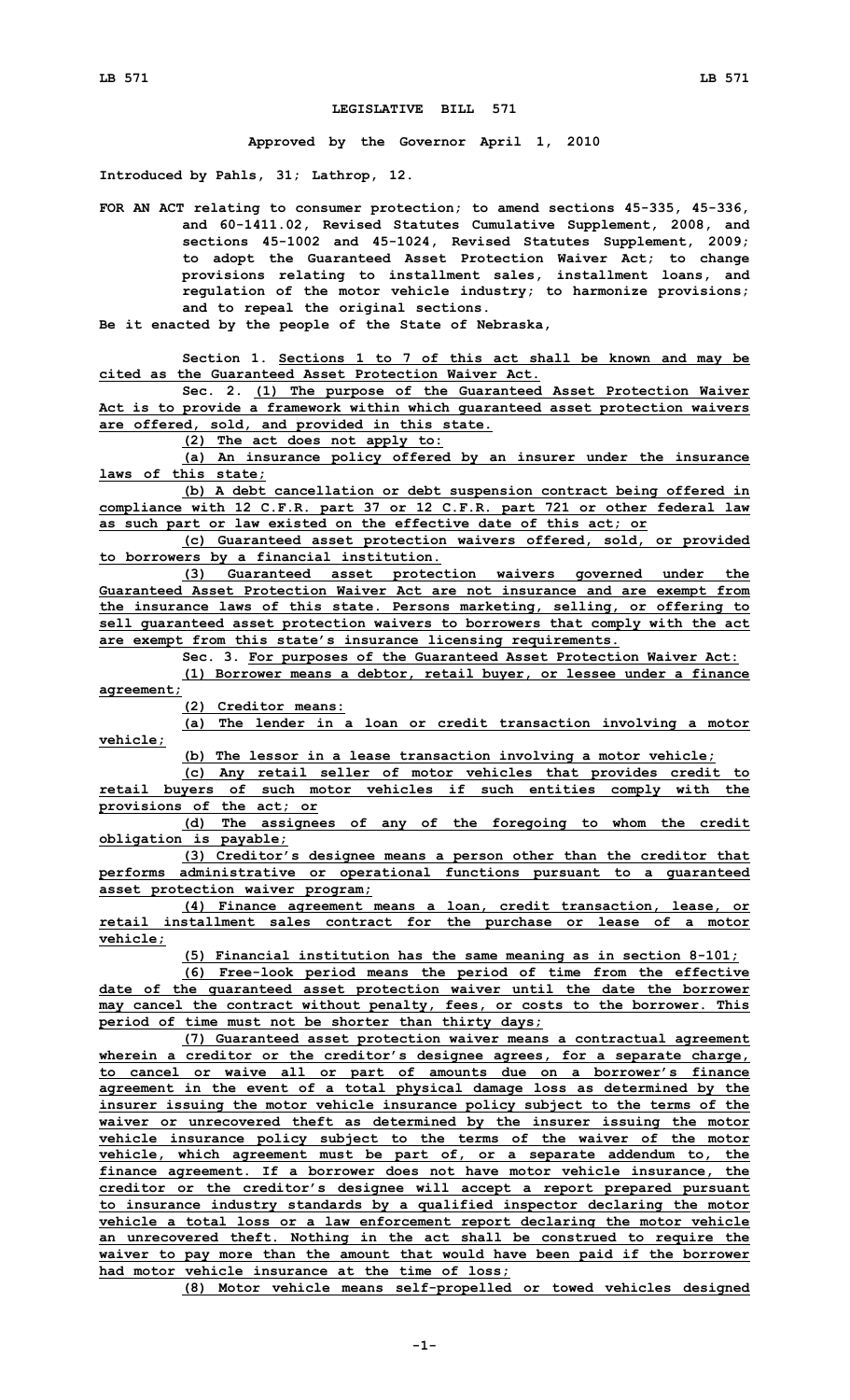**for personal or commercial use, including, but not limited to, automobiles, trucks, motorcycles, recreational vehicles, all-terrain vehicles, snowmobiles, campers, boats, personal watercraft, and motorcycle, boat, camper, and personal watercraft trailers; and**

**(9) Person includes an individual, company, association, organization, partnership, business trust, corporation, and every form of legal entity.**

**Sec. 4. (1) Guaranteed asset protection waivers offered, sold, or provided to borrowers under the terms of the Guaranteed Asset Protection Waiver Act are not insurance and are exempt from the insurance laws of this state. Persons marketing, selling, or offering to sell guaranteed asset protection waivers to borrowers that comply with the act are exempt from this state's insurance licensing requirements.**

**(2) Guaranteed asset protection waivers may, at the option of the creditor, be sold for <sup>a</sup> single payment or may be offered with <sup>a</sup> monthly or periodic payment option.**

**(3) Notwithstanding any other provision of law, any cost to the borrower for <sup>a</sup> guaranteed asset protection waiver entered into in compliance with the federal Truth in Lending Act, 15 U.S.C. 1601 et seq., and its implementing regulations, as such act and regulations existed on the effective date of this act, shall be separately stated and is not to be considered <sup>a</sup> finance charge or interest.**

**(4) The guaranteed asset protection waiver remains <sup>a</sup> part of the finance agreement upon the assignment, sale, or transfer of such finance agreement by the creditor.**

**(5) Neither the extension of credit, the terms of the credit, nor the terms of the related motor vehicle sale or lease may be conditioned upon the purchase of <sup>a</sup> guaranteed asset protection waiver.**

**(6) Persons marketing, selling, or offering to sell guaranteed asset protection waivers to <sup>a</sup> borrower shall not market such guaranteed asset protection waivers to any borrower or potential borrowers as being insured under <sup>a</sup> contractual liability or other insurance policy issued by an insurer.**

**Sec. 5. Guaranteed asset protection waivers shall disclose, as applicable, in writing and in clear, understandable language that is easy to read, the following:**

**(1) The name and address of the initial creditor or the creditor's designee and the borrower at the time of sale;**

**(2) The purchase price and the terms of the guaranteed asset protection waiver, including the requirements for protection, conditions, or exclusions associated with the guaranteed asset protection waiver;**

**(3) That the borrower may cancel the guaranteed asset protection waiver within the free-look period as specified in the waiver, and will be entitled to <sup>a</sup> full refund of the purchase price, so long as no benefits have been provided. In the event benefits have been provided during the free-look period, the borrower may receive <sup>a</sup> full refund less any benefits provided under the waiver;**

**(4) The procedure the borrower shall follow, if any, to obtain guaranteed asset protection waiver benefits under the terms and conditions of the waiver, including <sup>a</sup> telephone number and address where the borrower may apply for waiver benefits;**

**(5) Whether or not the guaranteed asset protection waiver is cancelable after the free-look period and the conditions under which it may be canceled or terminated including the procedures for requesting any refund due;**

**(6) That in order to receive any refund due in the event of <sup>a</sup> borrower's cancellation of the guaranteed asset protection waiver agreement or early termination of the finance agreement after the free-look period of the guaranteed asset protection waiver, the borrower, in accordance with terms of the waiver, shall provide <sup>a</sup> written request to cancel to the creditor or the creditor's designee within ninety days after the occurrence of the event terminating the finance agreement;**

**(7) The methodology for calculating any refund of the unearned purchase price of the guaranteed asset protection waiver due, in the event of cancellation of the guaranteed asset protection waiver or early termination of the finance agreement;**

**(8) That neither the extension of credit, the terms of the credit, nor the terms of the related motor vehicle sale or lease shall be conditioned upon the purchase of the guaranteed asset protection waiver;**

**(9) That <sup>a</sup> guaranteed asset protection waiver is not insurance and is not regulated by the Department of Insurance and that the guaranteed asset protection waiver remains <sup>a</sup> part of the finance agreement upon the assignment, sale, or transfer of such finance agreement by the creditor or the creditor's designee; and**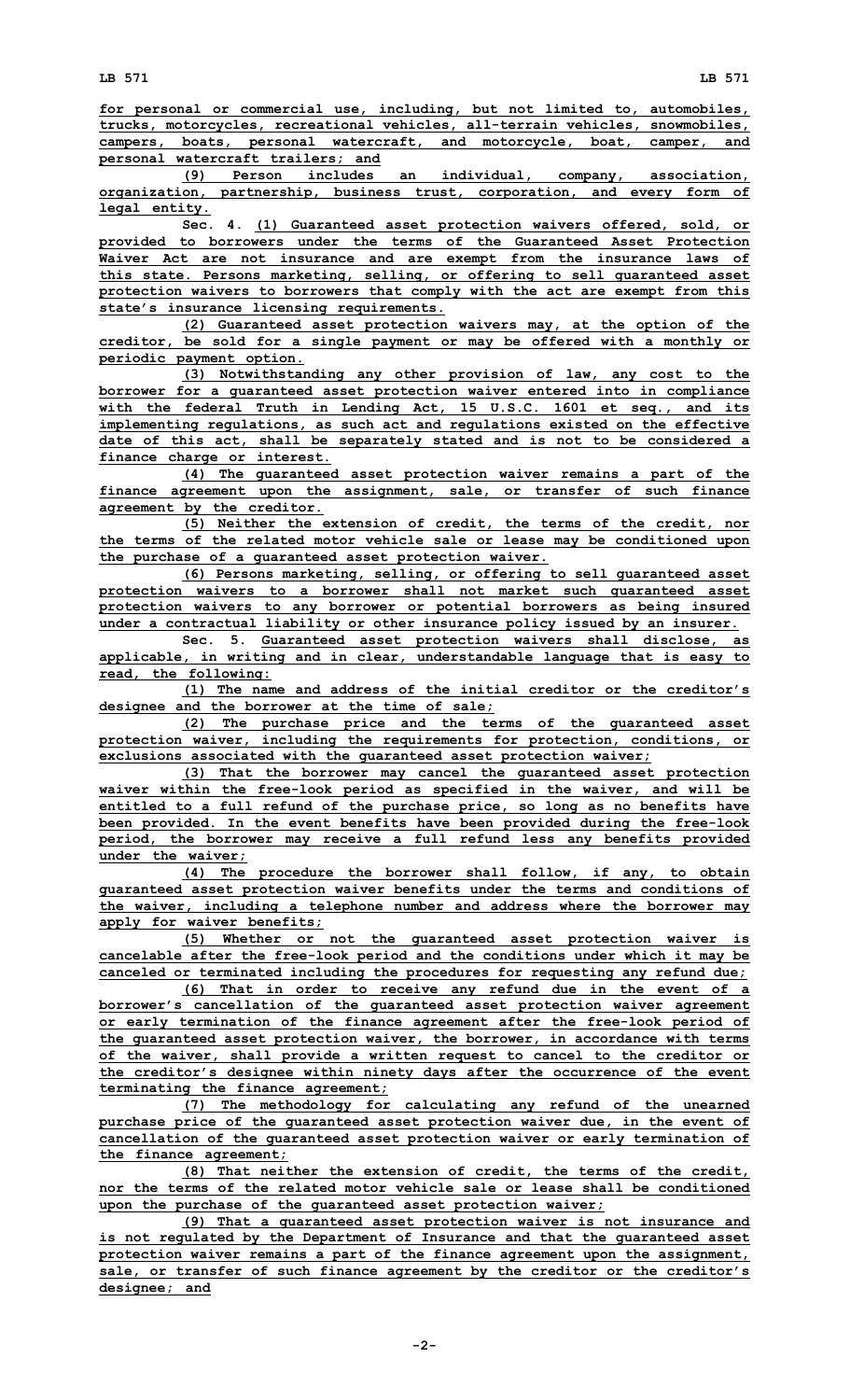**(10) The events or losses to which the guaranteed asset protection waiver does not apply.**

**Sec. 6. (1) Guaranteed asset protection waiver agreements may be cancelable or noncancelable after the free-look period. A creditor or the creditor's designee may offer <sup>a</sup> borrower <sup>a</sup> waiver that does not provide for <sup>a</sup> refund if the creditor or the creditor's designee also offers the borrower <sup>a</sup> bona fide option to purchase <sup>a</sup> comparable waiver that provides for <sup>a</sup> refund. Guaranteed asset protection waivers shall provide that if <sup>a</sup> borrower cancels <sup>a</sup> waiver within the free-look period, the borrower will be entitled to <sup>a</sup> full refund of the purchase price, so long as no benefits have been provided. In the event benefits have been provided, the borrower may receive <sup>a</sup> full or partial refund pursuant to the terms of the waiver.**

**(2) In the event of <sup>a</sup> borrower's cancellation of the guaranteed asset protection waiver or early termination of the finance agreement, after the agreement has been in effect beyond the free-look period, the borrower may be entitled to <sup>a</sup> refund of any unearned portion of the purchase price of the waiver unless the waiver provides otherwise. The creditor or the creditor's designee shall calculate the amount of the refund using <sup>a</sup> method at least as favorable to the borrower as the actuarial method. In order to receive <sup>a</sup> refund, the borrower, in accordance with any applicable terms of the waiver, must provide <sup>a</sup> written request to the creditor or the creditor's designee within ninety days after the event terminating the waiver or finance agreement.**

**(3) If the cancellation of <sup>a</sup> guaranteed asset protection waiver occurs as <sup>a</sup> result of <sup>a</sup> default under the finance agreement or the repossession of the motor vehicle associated with the finance agreement, or any other termination of the finance agreement, any refund due may be paid directly to the creditor or the creditor's designee and applied as set forth in subsection (4) of this section.**

**(4) Any cancellation refund under this section may be applied by the creditor or the creditor's designee as <sup>a</sup> reduction of the amount owed under the finance agreement unless the borrower can show that the finance agreement has been paid in full.**

**Sec. 7. The creditor or the creditor's designee shall not offer <sup>a</sup> guaranteed asset protection waiver when the guaranteed asset protection waiver contains terms that allow the creditor or the creditor's designee to modify, unilaterally, the guaranteed asset protection waiver, unless (1) the modification is favorable to the borrower and is made without any additional charge to the borrower or (2) the borrower is notified of the proposed modification and has the option to cancel the guaranteed asset protection waiver without penalty.**

**Sec. 8. Section 45-335, Revised Statutes Cumulative Supplement, 2008, is amended to read:**

**45-335 For purposes of the Nebraska Installment Sales Act, unless the context otherwise requires:**

**(1) Goods means all personal property, except money or things in action, and includes goods which, at the time of sale or subsequently, are so affixed to realty as to become part thereof whether or not severable therefrom;**

**(2) Services means work, labor, and services of any kind performed in conjunction with an installment sale but does not include services for which the prices charged are required by law to be established and regulated by the government of the United States or any state;**

**(3) Buyer means <sup>a</sup> person who buys goods or obtains services from <sup>a</sup> seller in an installment sale;**

**(4) Seller means <sup>a</sup> person who sells goods or furnishes services to <sup>a</sup> buyer under an installment sale;**

**(5) Installment sale means any transaction, whether or not involving the creation or retention of <sup>a</sup> security interest, in which <sup>a</sup> buyer acquires goods or services from <sup>a</sup> seller pursuant to an agreement which provides for <sup>a</sup> time-price differential and under which the buyer agrees to pay all or part of the time-sale price in one or more installments and within one hundred forty-five months, except that installment contracts for the purchase of mobile homes may exceed such one-hundred-forty-five-month limitation. Installment sale does not include <sup>a</sup> consumer rental purchase agreement defined in and regulated by the Consumer Rental Purchase Agreement Act;**

**(6) Installment contract means an agreement entered into in this state evidencing an installment sale except those otherwise provided for in separate acts;**

**(7) Cash price or cash sale price means the price stated in an installment contract for which the seller would have sold or furnished to the buyer and the buyer would have bought or acquired from the seller goods or**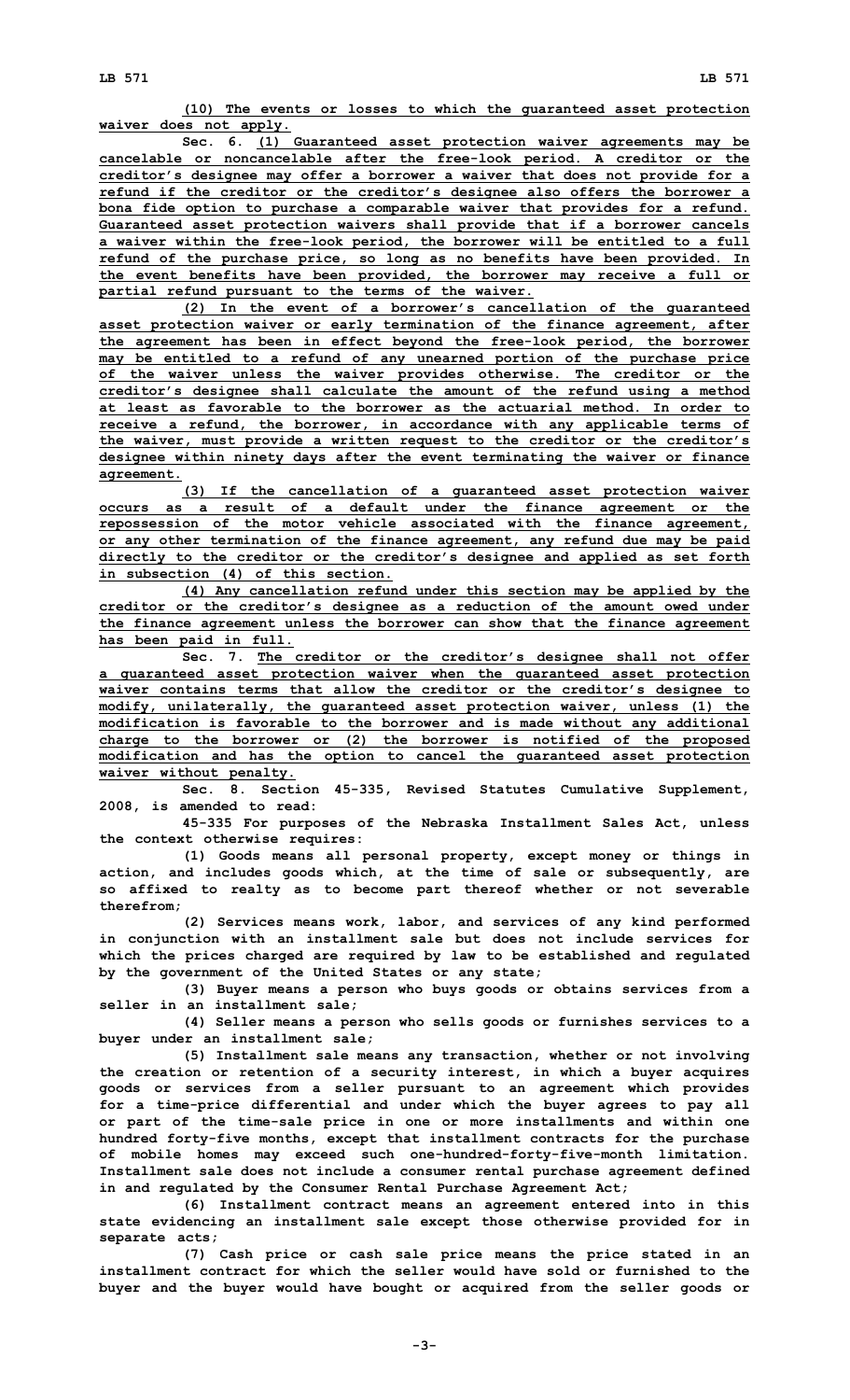**services which are the subject matter of the contract if such sale had been <sup>a</sup> sale for cash instead of an installment sale. It may include the cash price of accessories or services related to the sale such as delivery, installation, alterations, modifications, and improvements and may include taxes to the extent imposed on the cash sale;**

**(8) Basic time price means the cash sale price of the goods or services which are the subject matter of an installment contract plus the amount included therein, if <sup>a</sup> separate identified charge is made therefor and stated in the contract, for insurance, registration, certificate of title, guaranteed asset protection waiver, and license fees, filing fees, an origination fee, and fees and charges prescribed by law which actually are or will be paid to public officials for determining the existence of or for perfecting, releasing, or satisfying any security related to the credit transaction or any charge for nonfiling insurance if such charge does not exceed the amount of fees and charges prescribed by law which would have been paid to public officials for filing, perfecting, releasing, and satisfying any security related to the credit transaction and less the amount of the buyer's downpayment in money or goods or both;**

**(9) Time-price differential, however denominated or expressed, means the amount, as limited in the Nebraska Installment Sales Act, to be added to the basic time price;**

**(10) Time-sale price means the total of the basic time price of the goods or services, the amount of the buyer's downpayment in money or goods or both, and the time-price differential;**

**(11) Sales finance company means <sup>a</sup> person purchasing one or more installment contracts from one or more sellers. Sales finance company includes, but is not limited to, <sup>a</sup> financial institution or installment loan licensee, if so engaged;**

**(12) Director means the Director of Banking and Finance;**

**(13) Financial institution has the same meaning as in section 8-101;**

**(14) Debt cancellation contract means <sup>a</sup> loan term or contractual arrangement modifying loan terms under which <sup>a</sup> financial institution agrees to cancel all or part of <sup>a</sup> buyer's obligation to repay an extension of credit from the financial institution upon the occurrence of <sup>a</sup> specified event. The debt cancellation contract may be separate from or <sup>a</sup> part of other loan documents. The term debt cancellation contract does not include loan payment deferral arrangements in which the triggering event is the buyer's unilateral election to defer repayment or the financial institution's unilateral decision to allow <sup>a</sup> deferral of repayment; and**

**(15) Debt suspension contract means <sup>a</sup> loan term or contractual arrangement modifying loan terms under which <sup>a</sup> financial institution agrees to suspend all or part of <sup>a</sup> buyer's obligation to repay an extension of credit from the financial institution upon the occurrence of <sup>a</sup> specified event. The debt suspension contract may be separate from or <sup>a</sup> part of other loan documents. The term debt suspension contract does not include loan payment deferral arrangements in which the triggering event is the buyer's unilateral election to defer repayment or the financial institution's unilateral decision to allow <sup>a</sup> deferral of repayment; and.**

**(16) Guaranteed asset protection waiver means <sup>a</sup> waiver that is offered, sold, or provided in accordance with the Guaranteed Asset Protection Waiver Act.**

**Sec. 9. Section 45-336, Revised Statutes Cumulative Supplement, 2008, is amended to read:**

**45-336 (1) Each retail installment contract shall be in writing, shall be signed by both the buyer and the seller, and shall contain the following items and <sup>a</sup> copy thereof shall be delivered to the buyer at the time the instrument is signed, except for contracts made in conformance with section 45-340: (a) The cash sale price; (b) the amount of the buyer's downpayment, and whether made in money or goods, or partly in money and partly in goods, including <sup>a</sup> brief description of any goods traded in; (c) the difference between subdivisions (a) and (b) of this subsection; (d) the amount included for insurance if <sup>a</sup> separate charge is made therefor, specifying the types of coverages; (e) the amount included for <sup>a</sup> debt cancellation contract or <sup>a</sup> debt suspension contract if the debt cancellation contract or debt suspension contract is <sup>a</sup> contract of <sup>a</sup> financial institution, such contract is sold directly by such financial institution or by an unaffiliated, nonexclusive agent of such financial institution in accordance with 12 C.F.R. part 37, as such part existed on January 1, 2006, and the financial institution is responsible for the unaffiliated, nonexclusive agent's compliance with such part, and <sup>a</sup> separate charge is made therefor; (f) the basic time price, which is the sum of subdivisions (c) and (d) of this subsection; (g) the time-price differential; (h) the amount of the time-price**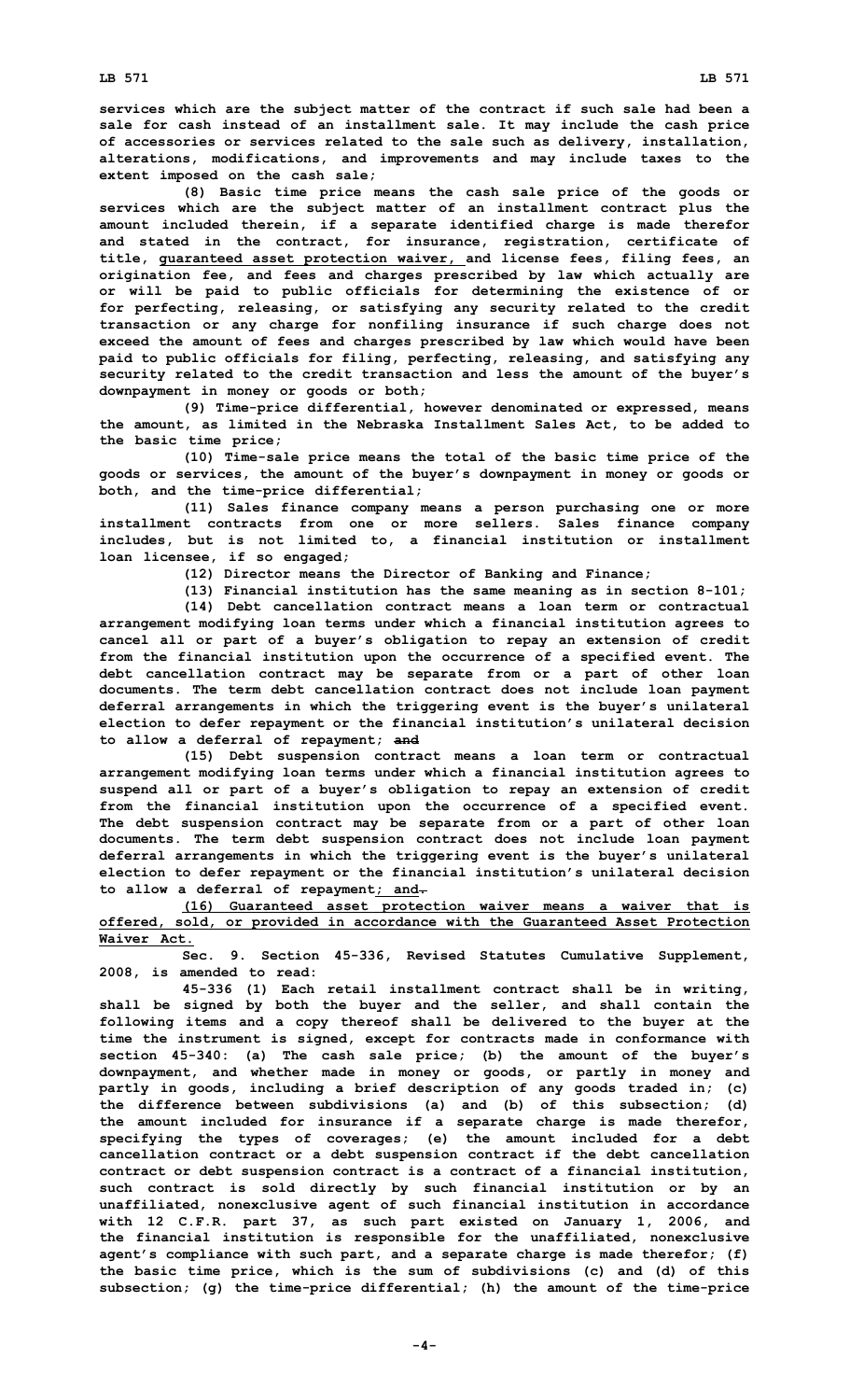**balance, which is the sum of subdivisions (f) and (g) of this subsection, payable in installments by the buyer to the seller; (i) the number, amount, and due date or period of each installment; and (j) the time-sales price; and (k) the amount included for <sup>a</sup> guaranteed asset protection waiver.**

**(2) The contract shall contain substantially the following notice: NOTICE TO THE BUYER. DO NOT SIGN THIS CONTRACT BEFORE YOU READ IT OR IF IT CONTAINS BLANK SPACES. YOU ARE ENTITLED TO A COPY OF THE CONTRACT YOU SIGN.**

**(3) The items listed in subsection (1) of this section need not be stated in the sequence or order set forth in such subsection. Additional items may be included to explain the computations made in determining the amount to be paid by the buyer. No installment contract shall be signed by the buyer or proffered by seller when it contains blank spaces to be filled in after execution, except that if delivery of the goods or services is not made at the time of the execution of the contract, the identifying numbers or marks of the goods, or similar information, and the due date of the first installment may be inserted in the contract after its execution.**

**(4) If <sup>a</sup> seller proffers an installment contract as part of <sup>a</sup> transaction which delays or cancels, or promises to delay or cancel, the payment of the time-price differential on the contract if the buyer pays the basic time price, cash price, or cash sale price within <sup>a</sup> certain period of time, the seller shall, in clear and conspicuous writing, either within the installment contract or in <sup>a</sup> separate document, inform the buyer of the exact date by which the buyer must pay the basic time price, cash price, or cash sale price in order to delay or cancel the payment of the time-price differential. The seller or any subsequent purchaser of the installment contract, including <sup>a</sup> sales finance company, shall not be allowed to change such date.**

**(5) Upon written request from the buyer, the holder of an installment contract shall give or forward to the buyer <sup>a</sup> written statement of the dates and amounts of payments and the total amount unpaid under such contract. A buyer shall be given <sup>a</sup> written receipt for any payment when made in cash.**

**(6) After payment of all sums for which the buyer is obligated under <sup>a</sup> contract, the holder shall deliver or mail to the buyer at his or her last-known address one or more good and sufficient instruments or copies thereof to acknowledge payment in full and shall release all security in the goods and mark canceled and return to the buyer the original agreement or copy thereof or instruments or copies thereof signed by the buyer. For purposes of this section, <sup>a</sup> copy shall meet the requirements of section 25-12,112.**

**Sec. 10. Section 45-1002, Revised Statutes Supplement, 2009, is amended to read:**

**45-1002 (1) For purposes of the Nebraska Installment Loan Act:**

**(a) Applicant means <sup>a</sup> person applying for <sup>a</sup> license under the act;**

**(b) Breach of security of the system means unauthorized acquisition of data that compromises the security, confidentiality, or integrity of the information maintained by the Nationwide Mortgage Licensing System and Registry, its affiliates, or its subsidiaries;**

**(c) Department means the Department of Banking and Finance;**

**(d) Debt cancellation contract means <sup>a</sup> loan term or contractual arrangement modifying loan terms under which <sup>a</sup> financial institution agrees to cancel all or part of <sup>a</sup> borrower's obligation to repay an extension of credit from the financial institution upon the occurrence of <sup>a</sup> specified event. The debt cancellation contract may be separate from or <sup>a</sup> part of other loan documents. The term debt cancellation contract does not include loan payment deferral arrangements in which the triggering event is the borrower's unilateral election to defer repayment or the financial institution's unilateral decision to allow <sup>a</sup> deferral of repayment;**

**(e) Debt suspension contract means <sup>a</sup> loan term or contractual arrangement modifying loan terms under which <sup>a</sup> financial institution agrees to suspend all or part of <sup>a</sup> borrower's obligation to repay an extension of credit from the financial institution upon the occurrence of <sup>a</sup> specified event. The debt suspension contract may be separate from or <sup>a</sup> part of other loan documents. The term debt suspension contract does not include loan payment deferral arrangements in which the triggering event is the borrower's unilateral election to defer repayment or the financial institution's unilateral decision to allow <sup>a</sup> deferral of repayment;**

**(f) Director means the Director of Banking and Finance;**

**(g) Financial institution has the same meaning as in section 8-101;**

**(h) Guaranteed asset protection waiver means <sup>a</sup> waiver that is offered, sold, or provided in accordance with the Guaranteed Asset Protection Waiver Act;**

**(h) (i) Licensee means any person who obtains <sup>a</sup> license under the**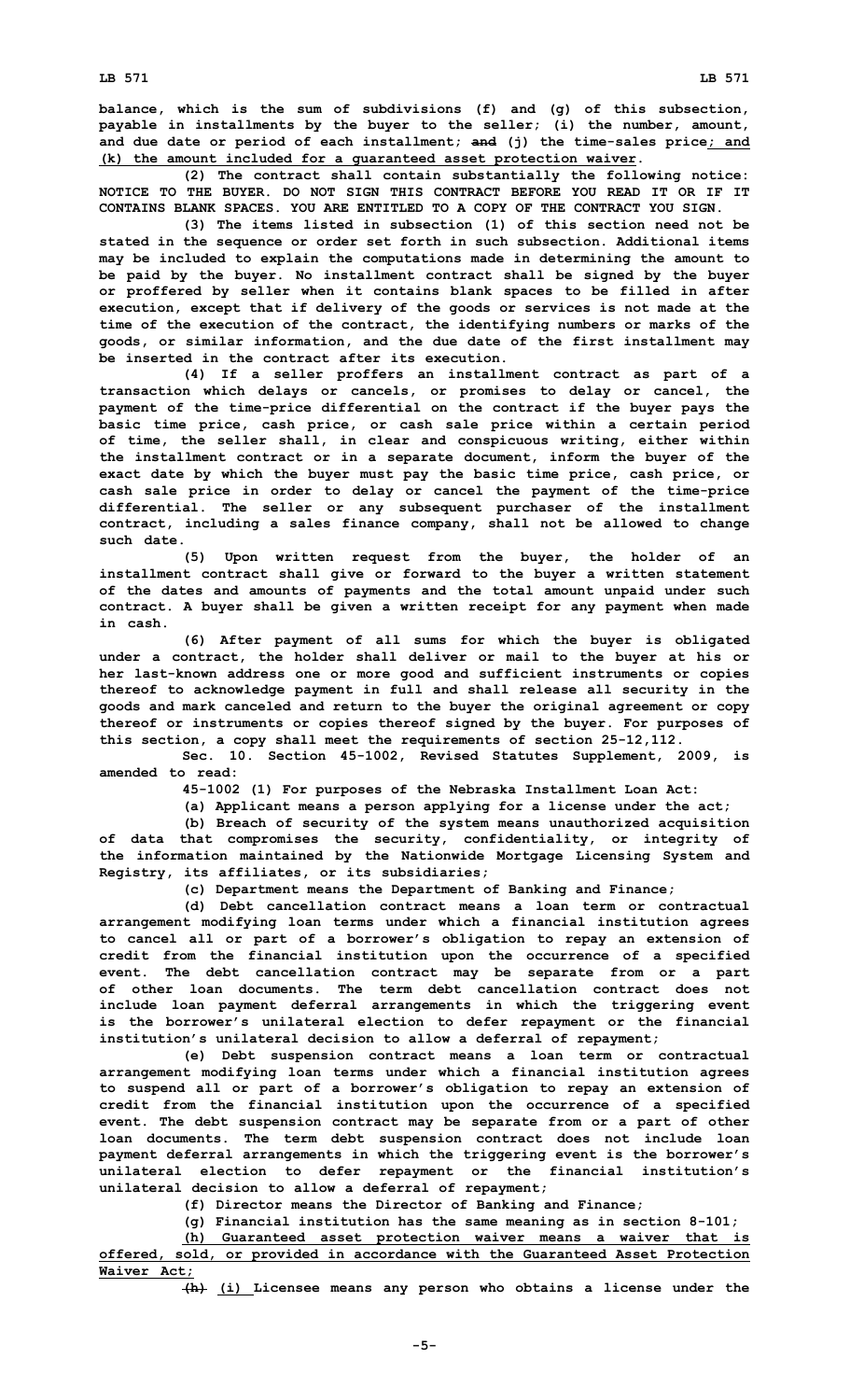**act; Nebraska Installment Loan Act;**

**(i)(i) (j)(i) Mortgage loan originator means an individual who for compensation or gain (A) takes <sup>a</sup> residential mortgage loan application or (B) offers or negotiates terms of <sup>a</sup> residential mortgage loan.**

**(ii) Mortgage loan originator does not include (A) any individual who is not otherwise described in subdivision (i)(A) of this subdivision and who performs purely administrative or clerical tasks on behalf of <sup>a</sup> person who is described in any such clause, (B) <sup>a</sup> person or entity that only performs real estate brokerage activities and is licensed or registered in accordance with applicable state law, unless the person or entity is compensated by <sup>a</sup> lender, <sup>a</sup> mortgage broker, or other mortgage loan originator or by any agent of such lender, mortgage broker, or other mortgage loan originator, or (C) <sup>a</sup> person or entity solely involved in extensions of credit relating to time-share programs as defined in section 76-1702;**

**(j) (k) Nationwide Mortgage Licensing System and Registry means <sup>a</sup> mortgage licensing system developed and maintained by the Conference of State Bank Supervisors and the American Association of Residential Mortgage Regulators for the licensing and registration of mortgage loan originators, mortgage bankers, and installment loan companies;**

**(k) (l) Person means individual, partnership, limited liability company, association, financial institution, trust, corporation, and any other legal entity; and**

**(l) (m) Real property means an owner-occupied single-family, two-family, three-family, or four-family dwelling which is located in this state, which is occupied, used, or intended to be occupied or used for residential purposes, and which is, or is intended to be, permanently affixed to the land.**

**(2) Except as provided in subsection (3) of section 45-1017, no revenue arising under the act Nebraska Installment Loan Act shall inure to any school fund of the State of Nebraska or any of its governmental subdivisions.**

**(3) Loan, when used in the Nebraska Installment Loan Act, does not include any loan made by <sup>a</sup> person who is not <sup>a</sup> licensee on which the interest does not exceed the maximum rate permitted by section 45-101.03.**

**(4) Nothing in the Nebraska Installment Loan Act applies to any loan made by <sup>a</sup> person who is not <sup>a</sup> licensee if the interest on the loan does not exceed the maximum rate permitted by section 45-101.03.**

**Sec. 11. Section 45-1024, Revised Statutes Supplement, 2009, is amended to read:**

**45-1024 (1) Except as provided in section 45-1025 and subsection (6) of this section, every licensee may make loans and may contract for and receive on such loans charges at <sup>a</sup> rate not exceeding twenty-four percent per annum on that part of the unpaid principal balance on any loan not in excess of one thousand dollars, and twenty-one percent per annum on any remainder of such unpaid principal balance. Except for loans secured by mobile homes, <sup>a</sup> licensee may not make loans for <sup>a</sup> period in excess of one hundred forty-five months if the amount of the loan is greater than three thousand dollars but less than twenty-five thousand dollars. Charges on loans made under the Nebraska Installment Loan Act shall not be paid, deducted, or received in advance. The contracting for, charging of, or receiving of charges as provided for in subsection (2) of this section shall not be deemed to be the payment, deduction, or receipt of such charges in advance.**

**(2) When the loan contract requires repayment in substantially equal and consecutive monthly installments of principal and charges combined, the licensee may, at the time the loan is made, precompute the charges at the agreed rate on scheduled unpaid principal balances according to the terms of the contract and add such charges to the principal of the loan. Every payment may be applied to the combined total of principal and precomputed charges until the contract is fully paid. All payments made on account of any loan except for default and deferment charges shall be deemed to be applied to the unpaid installments in the order in which they are due. The portion of the precomputed charges applicable to any particular month of the contract, as originally scheduled or following <sup>a</sup> deferment, shall be that proportion of such precomputed charges, excluding any adjustment made for <sup>a</sup> first installment period of more than one month and any adjustment made for deferment, which the balance of the contract scheduled to be outstanding during such month bears to the sum of all monthly balances originally scheduled to be outstanding by the contract. This section shall not limit or restrict the manner of calculating charges, whether by way of add-on, single annual rate, or otherwise, if the rate of charges does not exceed that permitted by this section. Charges may be contracted for and earned at <sup>a</sup> single annual rate, except that the total charges from such rate shall not be greater than the total charges from the several rates otherwise applicable**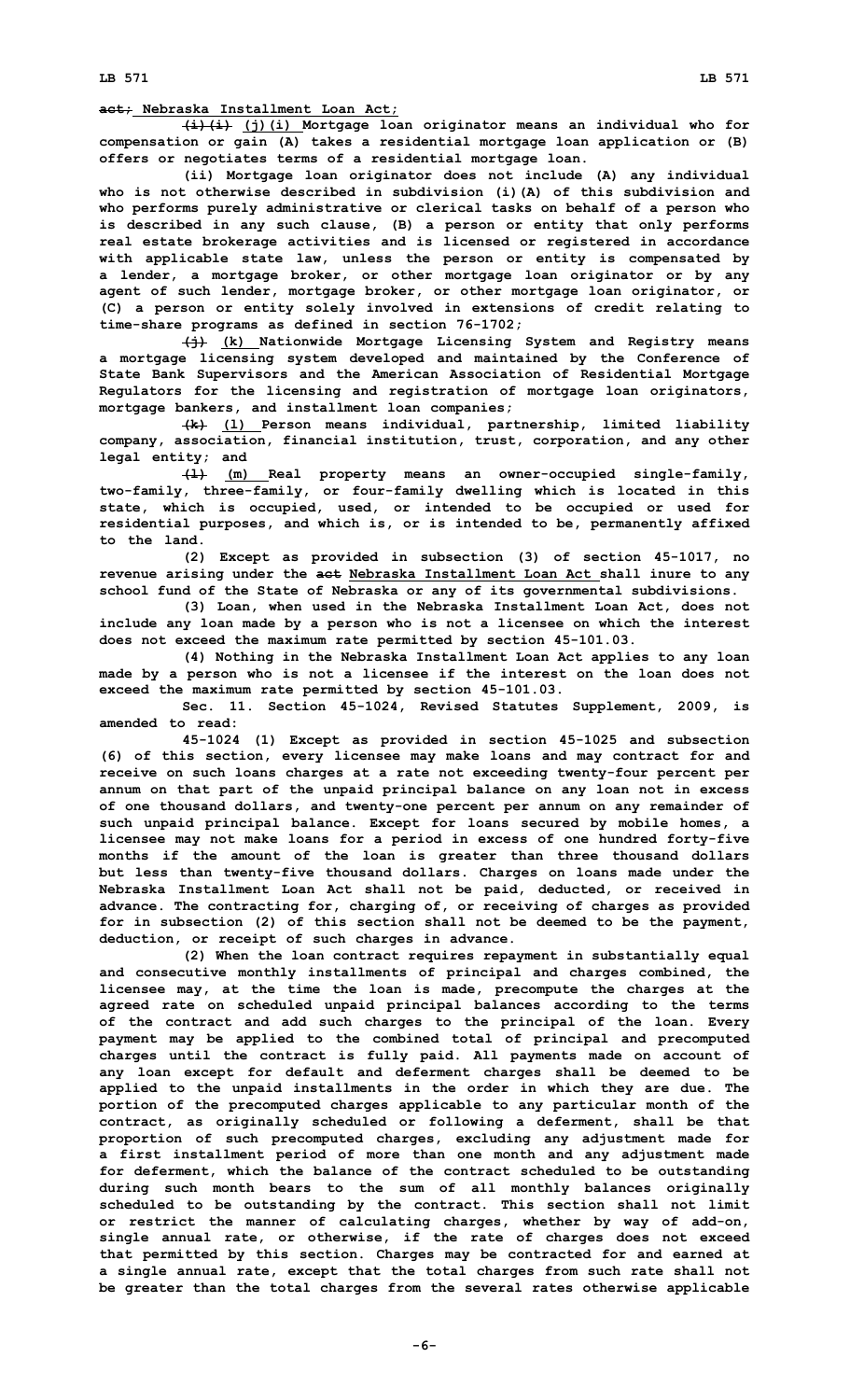**to the different portions of the unpaid balance according to subsection (1) of this section. All loan contracts made pursuant to this subsection are subject to the following adjustments:**

**(a) Notwithstanding the requirement for substantially equal and consecutive monthly installments, the first installment period may not exceed one month by more than twenty-one days and may not fall short of one month by more than eleven days. The charges for each day exceeding one month shall be one-thirtieth of the charges which would be applicable to <sup>a</sup> first installment period of one month. The charge for extra days in the first installment period may be added to the first installment and such charges for such extra days shall be excluded in computing any rebate;**

**(b) If prepayment in full by cash, <sup>a</sup> new loan, or otherwise occurs before the first installment due date, the charges shall be recomputed at the rate of charges contracted for in accordance with subsection (1) or (2) of this section upon the actual unpaid principal balances of the loan for the actual time outstanding by applying the payment, or payments, first to charges at the agreed rate and the remainder to the principal. The amount of charges so computed shall be retained in lieu of all precomputed charges;**

**(c) If <sup>a</sup> contract is prepaid in full by cash, <sup>a</sup> new loan, or otherwise after the first installment due date, the borrower shall receive <sup>a</sup> rebate of an amount which is not less than the amount obtained by applying to the unpaid principal balances as originally scheduled or, if deferred, as deferred, for the period following prepayment, according to the actuarial method, the rate of charge contracted for in accordance with subsection (1) or (2) of this section. The licensee may round the rate of charge to the nearest one-half of one percent if such procedure is not consistently used to obtain <sup>a</sup> greater yield than would otherwise be permitted. Any default and deferment charges which are due and unpaid may be deducted from any rebate. No rebate shall be required for any partial prepayment. No rebate of less than one dollar need be made. Acceleration of the maturity of the contract shall not in itself require <sup>a</sup> rebate. If judgment is obtained before the final installment date, the contract balance shall be reduced by the rebate which would be required for prepayment in full as of the date judgment is obtained;**

**(d) If any installment on <sup>a</sup> precomputed or interest bearing loan is unpaid in full for ten or more consecutive days, Sundays and holidays included, after it is due, the licensee may charge and collect <sup>a</sup> default charge not exceeding an amount equal to five percent of such installment. If any installment payment is made by <sup>a</sup> check, draft, or similar signed order which is not honored because of insufficient funds, no account, or any other reason except an error of <sup>a</sup> third party to the loan contract, the licensee may charge and collect <sup>a</sup> fifteen-dollar bad check charge. Such default or bad check charges may be collected when due or at any time thereafter;**

**(e) If, as of an installment due date, the payment date of all wholly unpaid installments is deferred one or more full months and the maturity of the contract is extended for <sup>a</sup> corresponding period, the licensee may charge and collect <sup>a</sup> deferment charge not exceeding the charge applicable to the first of the installments deferred, multiplied by the number of months in the deferment period. The deferment period is that period during which no payment is made or required by reason of such deferment. The deferment charge may be collected at the time of deferment or at any time thereafter. The portion of the precomputed charges applicable to each deferred balance and installment period following the deferment period shall remain the same as that applicable to such balance and periods under the original loan contract. No installment on which <sup>a</sup> default charge has been collected, or on account of which any partial payment has been made, shall be deferred or included in the computation of the deferment charge unless such default charge or partial payment is refunded to the borrower or credited to the deferment charge. Any payment received at the time of deferment may be applied first to the deferment charge and the remainder, if any, applied to the unpaid balance of the contract, except that if such payment is sufficient to pay, in addition to the appropriate deferment charge, any installment which is in default and the applicable default charge, it shall be first so applied and any such installment shall not be deferred or subject to the deferment charge. If <sup>a</sup> loan is prepaid in full during the deferment period, the borrower shall receive, in addition to the required rebate, <sup>a</sup> rebate of that portion of the deferment charge applicable to any unexpired full month or months of such deferment period; and**

**(f) If two or more full installments are in default for one full month or more at any installment date and if the contract so provides, the licensee may reduce the contract balance by the rebate which would be required for prepayment in full as of such installment date and the amount remaining unpaid shall be deemed to be the unpaid principal balance and thereafter in**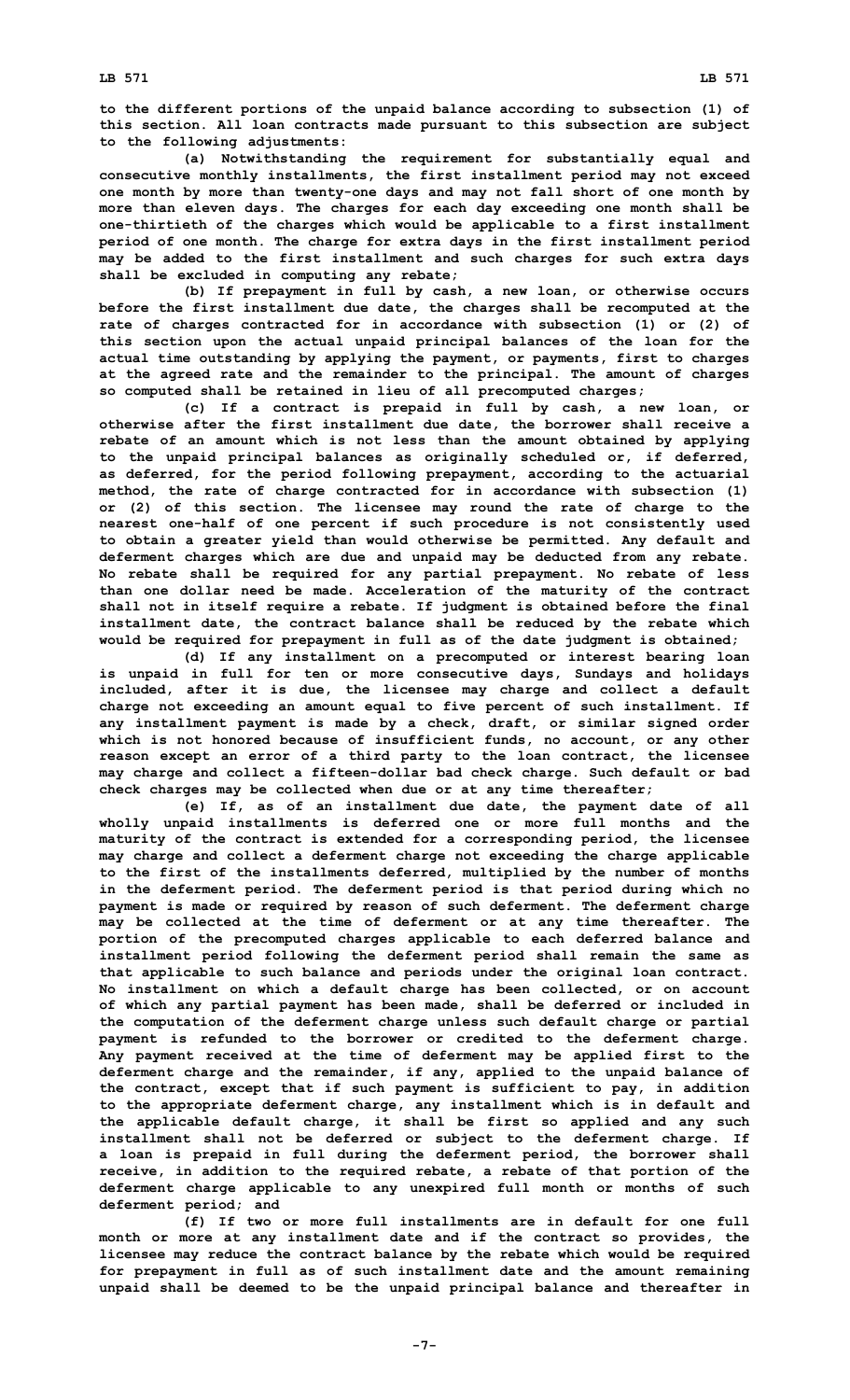**lieu of charging, collecting, receiving, and applying charges as provided in this subsection, charges may be charged, collected, received, and applied at the agreed rate as otherwise provided by this section until the loan is fully paid.**

**(3) The charges, as referred to in subsection (1) of this section, shall not be compounded. The charging, collecting, and receiving of charges as provided in subsection (2) of this section shall not be deemed compounding. If part or all of the consideration for <sup>a</sup> loan contract is the unpaid principal balance of <sup>a</sup> prior loan, then the principal amount payable under such loan contract may include any unpaid charges on the prior loan which have accrued within sixty days before the making of such loan contract and may include the balance remaining after giving the rebate required by subsection (2) of this section. Except as provided in subsection (2) of this section, charges shall (a) be computed and paid only as <sup>a</sup> percentage per month of the unpaid principal balance or portions thereof and (b) be computed on the basis of the number of days actually elapsed. For purposes of computing charges, whether at the maximum rate or less, <sup>a</sup> month shall be that period of time from any date in <sup>a</sup> month to the corresponding date in the next month but if there is no such corresponding date then to the last day of the next month, and <sup>a</sup> day shall be considered one-thirtieth of <sup>a</sup> month when computation is made for <sup>a</sup> fraction of a month.**

**(4) Except as provided in subsections (5) and (6) of this section, in addition to that provided for under the Nebraska Installment Loan Act, no further or other amount whatsoever shall be directly or indirectly charged, contracted for, or received. If any amount, in excess of the charges permitted, is charged, contracted for, or received, the loan contract shall not on that account be void, but the licensee shall have no right to collect or receive any interest or other charges whatsoever. If such interest or other charges have been collected or contracted for, the licensee shall refund to the borrower all interest and other charges collected and shall not collect any interest or other charges contracted for and thereafter due on the loan involved, as liquidated damages, and the licensee or its assignee, if found liable, shall pay the costs of any action relating thereto, including reasonable attorney's fees. No licensee shall be found liable under this subsection if the licensee shows by <sup>a</sup> preponderance of the evidence that the violation was not intentional and resulted from a bona fide error notwithstanding the maintenance of procedures reasonably adopted to avoid any such error.**

**(5) <sup>A</sup> borrower may be required to pay all reasonable expenses incurred in connection with the making, closing, disbursing, extending, readjusting, or renewing of loans. Such expenses may include abstracting, recording, releasing, and registration fees; premiums paid for nonfiling insurance; premiums paid on insurance policies covering tangible personal property securing the loan; amounts charged for <sup>a</sup> debt cancellation contract or <sup>a</sup> debt suspension contract, as agreed upon by the parties, if the debt cancellation contract or debt suspension contract is <sup>a</sup> contract of <sup>a</sup> financial institution and such contract is sold directly by such financial institution or by an unaffiliated, nonexclusive agent of such financial institution in accordance with 12 C.F.R. part 37, as such part existed on January 1, 2006, and the financial institution is responsible for the unaffiliated, nonexclusive agent's compliance with such part; title examinations; credit reports; survey; and taxes or charges imposed upon or in connection with the making and recording or releasing of any mortgage; and amounts charged for <sup>a</sup> guaranteed asset protection waiver. Except as provided in subsection (6) of this section, <sup>a</sup> borrower may also be required to pay <sup>a</sup> nonrefundable loan origination fee not to exceed the lesser of five hundred dollars or an amount equal to seven percent of that part of the original principal balance of any loan not in excess of two thousand dollars and five percent on that part of the original principal balance in excess of two thousand dollars, if the licensee has not made another loan to the borrower within the previous twelve months. If the licensee has made another loan to the borrower within the previous twelve months, <sup>a</sup> nonrefundable loan origination fee may only be charged on new funds advanced on each successive loan. Such reasonable initial charges may be collected from the borrower or included in the principal balance of the loan at the time the loan is made and shall not be considered interest or <sup>a</sup> charge for the use of the money loaned.**

**(6)(a) Loans secured solely by real property that are not made pursuant to subdivision (11) of section 45-101.04 on real property shall not be subject to the limitations on the rate of interest provided in subsection (1) of this section or the limitations on the nonrefundable loan origination fee under subsection (5) of this section if (i) the principal amount of the loan is seven thousand five hundred dollars or more and (ii) the sum of the**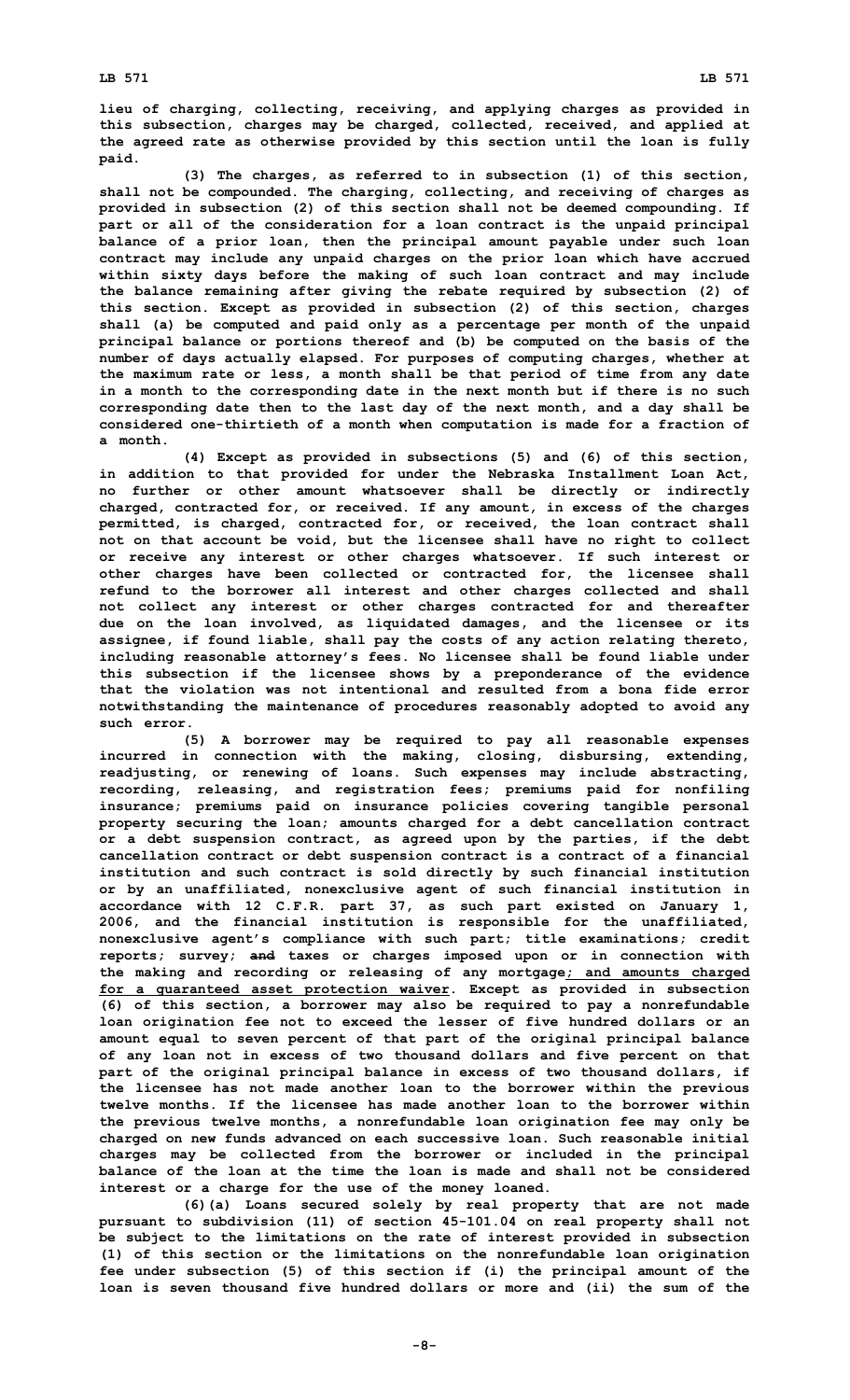**principal amount of the loan and the balances of all other liens against the property do not exceed one hundred percent of the appraised value of the property. Acceptable methods of determining appraised value shall be made by the department pursuant to rule, regulation, or order.**

**(b) An origination fee on such loan shall be computed only on the principal amount of the loan reduced by any portion of the principal that consists of the amount required to pay off another loan made under this subsection by the same licensee.**

**(c) <sup>A</sup> prepayment penalty on such loan shall be permitted only if (i) the maximum amount of the penalty to be assessed is stated in writing at the time the loan is made, (ii) the loan is prepaid in full within two years from the date of the loan, and (iii) the loan is prepaid with money other than the proceeds of another loan made by the same licensee. Such prepayment penalty shall not exceed six months interest on eighty percent of the original principal balance computed at the agreed rate of interest on the loan.**

**(d) <sup>A</sup> licensee making <sup>a</sup> loan pursuant to this subsection may obtain an interest in any fixtures attached to such real property and any insurance proceeds payable in connection with such real property or the loan.**

**(e) For purposes of this subsection, principal amount of the loan means the total sum owed by the borrower including, but not limited to, insurance premiums, loan origination fees, or any other amount that is financed, except that for purposes of subdivision (6)(b) of this section, loan origination fees shall not be included in calculating the principal amount of the loan.**

**Sec. 12. Section 60-1411.02, Revised Statutes Cumulative Supplement, 2008, is amended to read:**

**60-1411.02 The board may, upon its own motion, and shall, upon <sup>a</sup> sworn complaint in writing of any person, investigate the actions of any person acting, registered, or licensed under Chapter 60, article 14, as <sup>a</sup> motor vehicle dealer, trailer dealer, motor vehicle or trailer salesperson, dealer's agent, manufacturer, factory branch, distributor, factory representative, distributor representative, supplemental motor vehicle dealer, wrecker or salvage dealer, finance company, motorcycle dealer, or motor vehicle auction dealer or operating without <sup>a</sup> registration or license when such registration or license is required. The board may deny any application for <sup>a</sup> license, may revoke or suspend <sup>a</sup> license, may place the licensee or registrant on probation, may assess an administrative fine in an amount not to exceed five thousand dollars per violation, or may take any combination of such actions if the violator, applicant, registrant, or licensee including any officer, stockholder, partner, or limited liability company member or any person having any financial interest in the violator, applicant, registrant, or licensee:**

**(1) Has had any license issued under Chapter 60, article 14, revoked or suspended and, if the license has been suspended, has not complied with the terms of suspension;**

**(2) Has knowingly purchased, sold, or done business in stolen motor vehicles, motorcycles, or trailers or parts therefor;**

**(3) Has failed to provide and maintain an established place of business;**

**(4) Has been found guilty of any felony which has not been pardoned, has been found guilty of any misdemeanor concerning fraud or conversion, or has suffered any judgment in any civil action involving fraud, misrepresentation, or conversion. In the event felony charges are pending against an applicant, the board may refuse to issue <sup>a</sup> license to the applicant until there has been <sup>a</sup> final determination of the charges;**

**(5) Has made <sup>a</sup> false material statement in his or her application or any data attached to the application or to any investigator or employee of the board;**

**(6) Has willfully failed to perform any written agreement with any consumer or retail buyer;**

**(7) Has made <sup>a</sup> fraudulent sale, transaction, or repossession, or created <sup>a</sup> fraudulent security interest as defined in the Uniform Commercial Code, in <sup>a</sup> motor vehicle, trailer, or motorcycle;**

**(8) Has failed to notify the board of <sup>a</sup> change in the location of his or her established place or places of business and in the case of <sup>a</sup> salesperson has failed to notify the board of any change in his or her employment;**

**(9) Has willfully failed to deliver to <sup>a</sup> purchaser <sup>a</sup> proper certificate of ownership for <sup>a</sup> motor vehicle, trailer, or motorcycle sold by the licensee or to refund the full purchase price if the purchaser cannot legally obtain proper certification of ownership within thirty days;**

**(10) Has forged the signature of the registered or legal owner on <sup>a</sup>**